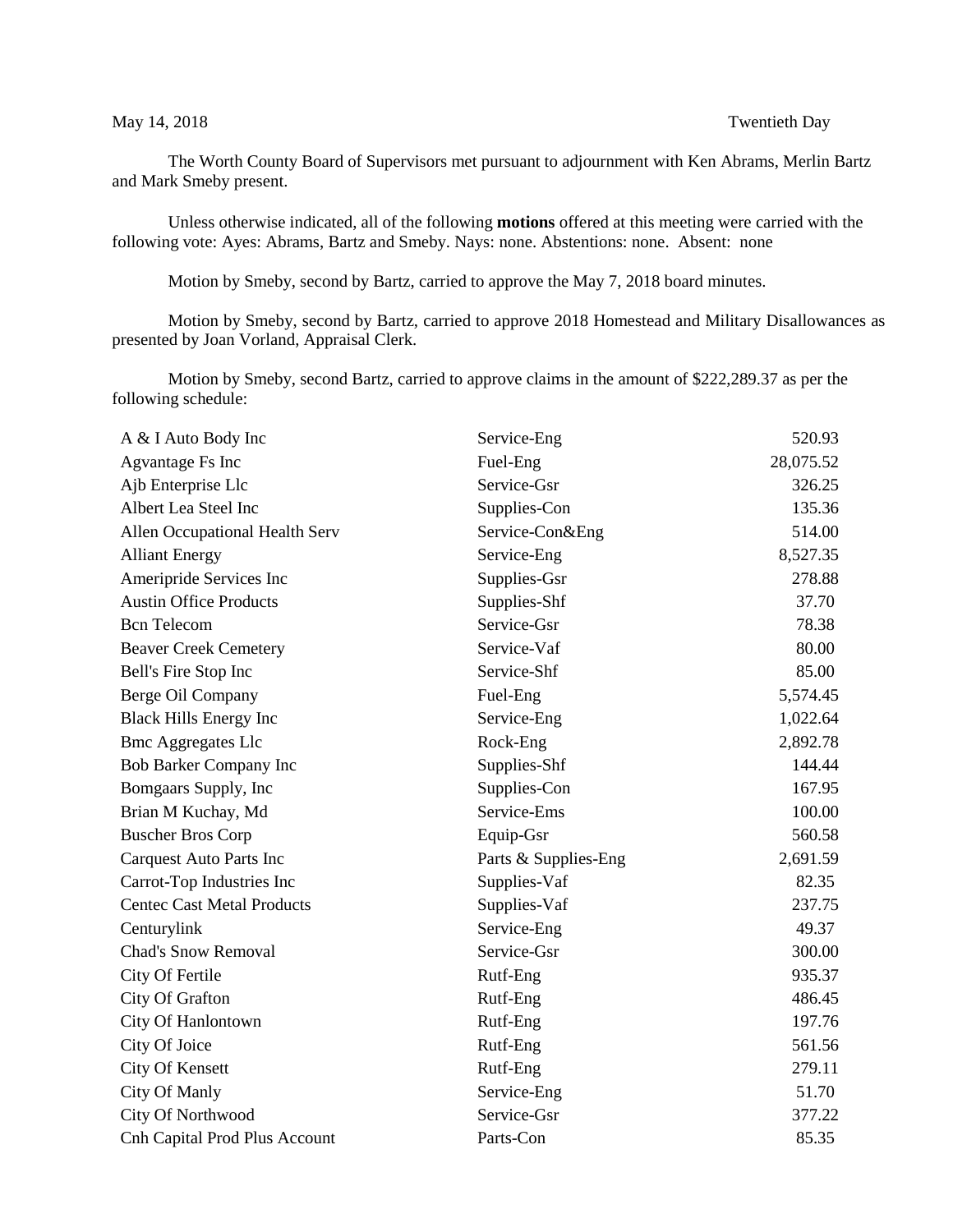| <b>Compass Minerals</b>                  | Supplies-Eng     | 16,841.04 |
|------------------------------------------|------------------|-----------|
| Com-Tec Land Mobile Radio                | Service-Shf      | 6,987.04  |
| <b>County Social Services</b>            | Fy18-Mhlevy      | 65,819.79 |
| Crysteel Truck Equipment Inc             | Service-Eng      | 670.69    |
| <b>Culligan Of Mason City</b>            | Service-Shf      | 318.10    |
| D & L Equipment                          | Supplies-Con     | 616.44    |
| Dave Syverson Truck Center               | Parts-Eng        | 28.04     |
| Des Moines Stamp Mfg Co                  | Supplies-Aud     | 32.40     |
| Dick's Petroleum Company                 | Supplies-Eng     | 964.64    |
| Dick's Place Body & Tow                  | Service-Shf      | 445.00    |
| <b>Edie Prazak</b>                       | Mileage-Phd      | 438.00    |
| Eilertson Repair                         | Service-Con      | 1,142.53  |
| <b>Electronic Engineering</b>            | Service-Dap      | 4,117.77  |
| Elim Lutheran Free Congregation Cemetery | Service-Vaf      | 40.00     |
| Falkstone Llc                            | Rock-Eng         | 1,328.41  |
| Fallgatter's Market Inc                  | Supplies-Shf     | 624.01    |
| Farmchem Corp                            | Parts-Con        | 33.18     |
| <b>Fastenal Company</b>                  | Parts-Eng        | 191.50    |
| Five Star Cooperative                    | Fuel-Eng         | 84.02     |
| Government Forms & Supplies              | Supplies-Rec     | 217.04    |
| Green Canopy Inc                         | Supplies-Con     | 245.00    |
| Greve Law Office                         | Payroll/Rent-Aty | 5,614.50  |
| <b>Heartland Power Coop</b>              | Service-Wwt      | 3,841.93  |
| Henry M. Adkins & Son Inc.               | Service-Aud      | 5,539.34  |
| Holiday Inn                              | Room&Board-Shf   | 332.64    |
| Huber Supply Co Inc                      | Supplies-Eng     | 641.93    |
| Ia County Recorders Assn                 | Service-Rec      | 1,496.20  |
| Ia Secretary Of State                    | Service-Aud      | 27.45     |
| Iaccb                                    | Dues-Con         | 1,500.00  |
| <b>Interstate Batteries</b>              | Supplies-Eng     | 372.80    |
| J & J Machining Welding & Fabricating    | Service-Eng      | 245.32    |
| Jacki Backhaus                           | Reimb-Aud        | 491.71    |
| Jessica Reyerson                         | Mileage-Phd      | 7.00      |
| Jesus Renteria                           | Service-Shf      | 20.00     |
| Joel Rohne                               | Mileage-Gis      | 288.00    |
| <b>Johnson Vinyl Graphics</b>            | Service-Shf      | 120.00    |
| Kelly Hardware                           | Supplies-Con     | 656.19    |
| <b>Kensett Cemetery</b>                  | Service-Vaf      | 380.00    |
| Kibble Equipment Llc                     | Parts-Eng        | 412.17    |
| King Construction & Overhead Door, Inc.  | Service-Eng      | 236.00    |
| <b>Knudtson Automotive Service</b>       | Service-Eng      | 4,228.73  |
| Larry Elwood Construction                | Parts-Eng        | 1,886.80  |
| Larsen Plumbing & Heating Inc            | Service-Shf      | 82.00     |
| <b>Lawson Products Inc</b>               | Parts-Eng        | 1,665.76  |
| Lexisnexis                               | Service-Aty      | 156.00    |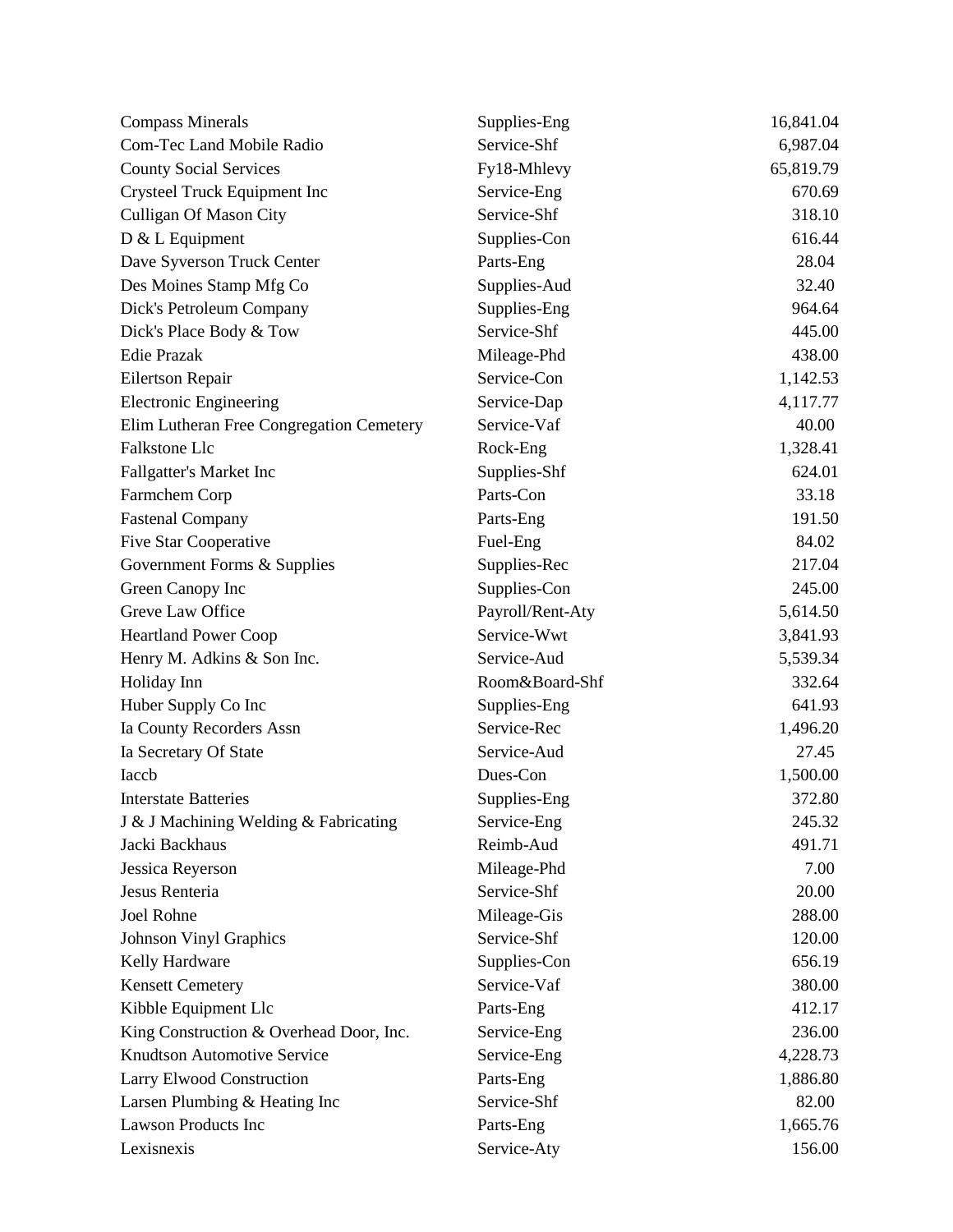| Mail Services Llc                | Service-Trs         | 307.76   |
|----------------------------------|---------------------|----------|
| <b>Manly Junction Signal</b>     | Service-Sup         | 255.60   |
| Marco Technologies Llc           | Service-Shf         | 192.95   |
| Margie Butler                    | Supplies-Cap        | 410.12   |
| Mark Smeby                       | Mileage-Sup         | 188.00   |
| Martin Marietta Materials Inc    | Rock-Eng            | 7,308.46 |
| Mediacom                         | Service-Dap         | 199.95   |
| Medline Industries Inc.          | Supplies-Phd        | 366.64   |
| Meghan Rydstrom                  | Mileage-Phd         | 11.60    |
| Midwest Wheel Companies Inc      | Parts-Eng           | 1,378.10 |
| Mike's Automotive                | Service-Shf         | 378.48   |
| <b>Motorinn Company</b>          | Parts & Service-Eng | 105.18   |
| Napa Auto Parts                  | Parts-Eng           | 562.06   |
| Niacc                            | Edu-Shf             | 120.00   |
| Northwood Anchor Inc             | Service-Sup         | 255.60   |
| Northwood Electric Inc           | Service-Shf         | 1,781.03 |
| Northwood Sanitation Llc         | Service-Gsr         | 181.50   |
| Nuss Truck & Equipment Inc       | Parts-Eng           | 550.86   |
| <b>Olson Trading Post Inc</b>    | Supplies-Eng        | 430.49   |
| <b>Pinnacle Quality Insight</b>  | Service-Phd         | 150.00   |
| Plunkett's Pest Control Inc      | Service-Gsr         | 170.00   |
| Printing Services Inc            | Supplies-Aud        | 11.90    |
| <b>Purchase Power</b>            | Service-Trs         | 144.75   |
| R80 Llc                          | Fuel-Eng            | 83.36    |
| <b>Ram Systems</b>               | Service-Phd         | 695.00   |
| Raymond Huftalin                 | Supplies-Ema        | 24.00    |
| Reinhart Food Service Llc        | Supplies-Shf        | 364.07   |
| <b>Richard Brumm</b>             | Conf-Eng            | 612.98   |
| Shana Butler                     | Mileage-Phd         | 19.65    |
| Shred Right                      | Service-Gsr         | 36.87    |
| Singelstad's Hardware            | Supplies-Eng        | 85.96    |
| Sion Lutheran Church             | Service-Vaf         | 116.00   |
| <b>Staples Credit Plan</b>       | Supplies            | 429.01   |
| <b>State Hygienic Laboratory</b> | Service-San         | 234.50   |
| The Sidwell Company              | Training-Asr        | 260.00   |
| <b>U S Postal Service</b>        | Postage-Shf         | 298.00   |
| Ver Helst Snyder Drug            | Supplies-Eng        | 16.91    |
| <b>Verizon Wireless</b>          | Service-Shf         | 1,527.45 |
| Visa                             | Service-Gis         | 2,462.75 |
| Wagner Tire Inc                  | Service-Eng         | 316.00   |
| Waste Management Of Iowa Inc     | Service-Sdp         | 3,046.62 |
| Western Petroleum Company        | Supplies-Eng        | 3,157.90 |
| Windstream                       | Service-Eng         | 14.47    |
| Winnebago Coop Telephone Assn    | Service-Gsr         | 2,417.67 |
| Worth Co Sheriff Petty Cash      | Postage-Shf         | 57.95    |